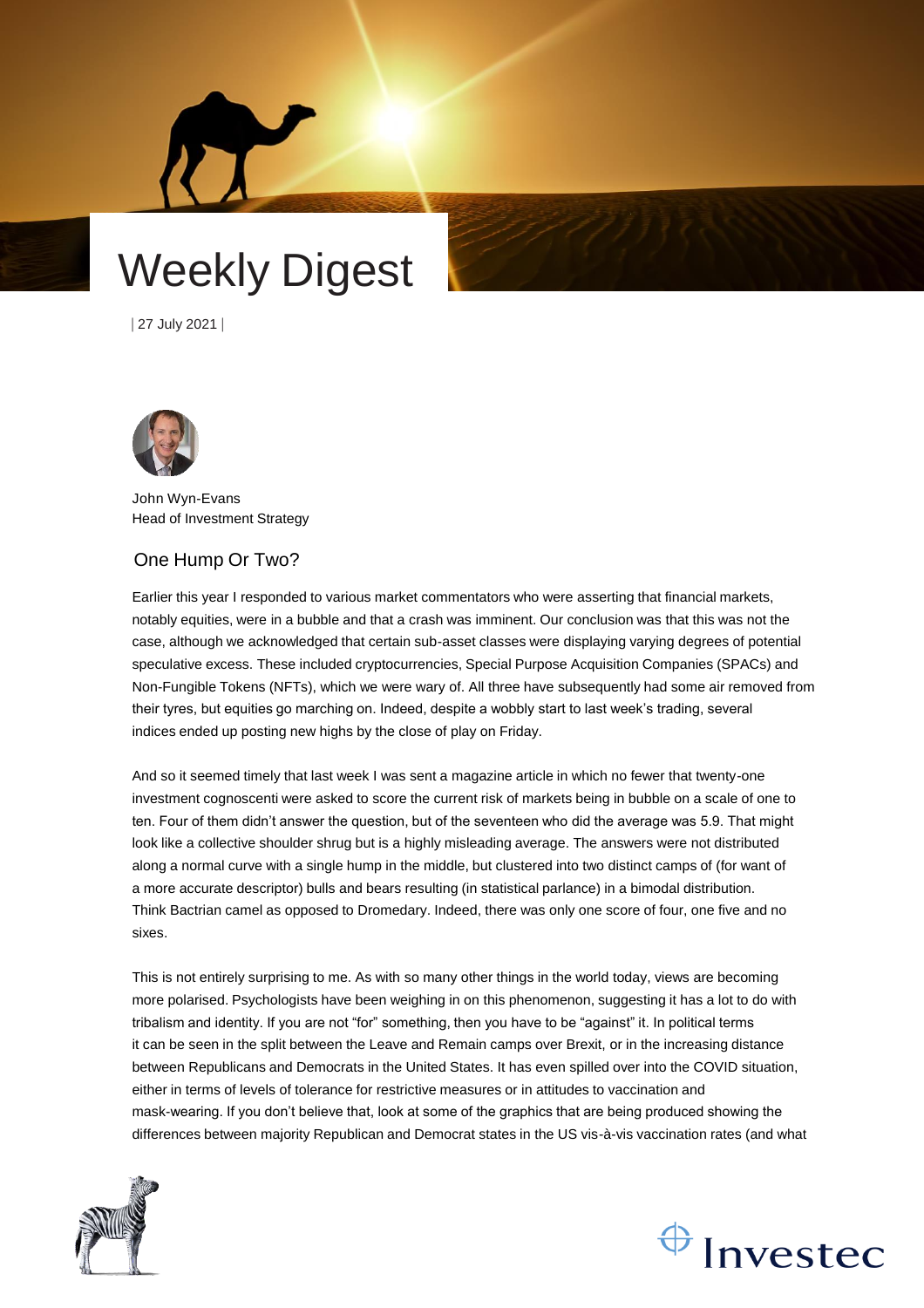that also means for current infection rates). And as I have commented before (citing broadcaster Alistair Cooke from as far back as the 1970s as well as, more recently, physician and author Hans Rosling) the media – broadcast and social – has a role to play in this too, with ever more shrill opinions required to make oneself heard. There seems to be less appreciation for balanced views.

Returning to the bubble debate, the next thing that struck me about the article was that not a single one of the participants actually runs any investment funds. Most were academics, with the odd former central banker and a handful of economists thrown in for good measure. One might observe that they are wonderfully positioned to provide an objective opinion of the current state of financial markets, but by the same token they are also far removed from the nitty gritty of having to manage portfolios and generate a return for investing clients. As with much opinion-giving in the world today, there was a lot doom-mongering but very little by way of practical solutions.

The bear case, especially for equities, tends to rest on two planks. The first is that valuations have lost touch with reality; the second is that only central bank liquidity is propping up the whole edifice, and once it is removed everything will come crashing down. Witnesses for the prosecution are often the Tech Bust at the turn of the millennium and the Great Financial crisis. We continue to believe that both of these historical precedents are misleading owing to the far greater profitability of today's technology leaders, and to the much better capitalisation and regulatory oversight of the banking sector. And, for better or worse, neither do we believe that central banks will abruptly pull the liquidity plug. That's not to say that we live in a risk-free world – far from it – but some perspective is required.

Looking more closely at equity valuations, we rely on two separate methodologies in our investment process, one being more "top down", the other more "bottom up". At the Global Investment Strategy Group level, where we decide how much equity risk to take in portfolios relative to Strategic Asset Allocation benchmarks, we use a dividend discount model (DDM) applied to the S&P 500 Index as a proxy for developed markets (which we think is reasonable, given its more than two-thirds weighting in developed markets and the fact that the US market sets the tone for the rest of the world). The DDM approach currently suggests that US equities are somewhat ahead of the game. To find better value, we would either have to see an increase in dividend expectations, which is not improbable, or a lower bond yield. Indeed, a lower bond yield recently has been beneficial for equities, but, as we have noted on various occasions, the gains have once again been concentrated in the "longer duration" parts of the market, such as large capitalisation technology shares. Here we witness yet another example of those polarised attitudes, this time between "Value" and "Growth" investors.

At the stock selection level we have embedded the Cash Flow Return On Investment (CFROI®) approach into our research process. This is provided to us by Credit Suisse under the HOLT® banner. This methodology also utilises a discounting mechanism, this time focusing on current and future cash flow as opposed to dividends. Crucially, it also takes into account the cost of capital (combination of debt and equity), with companies that make positive returns over their cost of capital tending to prove better investments over time. Of course, there is a price for everything, and so we also have to decide whether or not the market is overpaying for all that cashflow.

The HOLT® models themselves are mean-reverting, meaning that they expect all companies' returns to fade towards the cost of capital over time (either upwards or downwards). This is where the subjective skill of our analysts comes into play. They need to assess whether current returns are sustainable or not. As our HOLT® team leader is wont to say: "HOLT® gets you asking all the right questions but does not give you all the answers". Sounds as though our equity analysts' jobs aren't in danger of being outsourced to robots just yet.



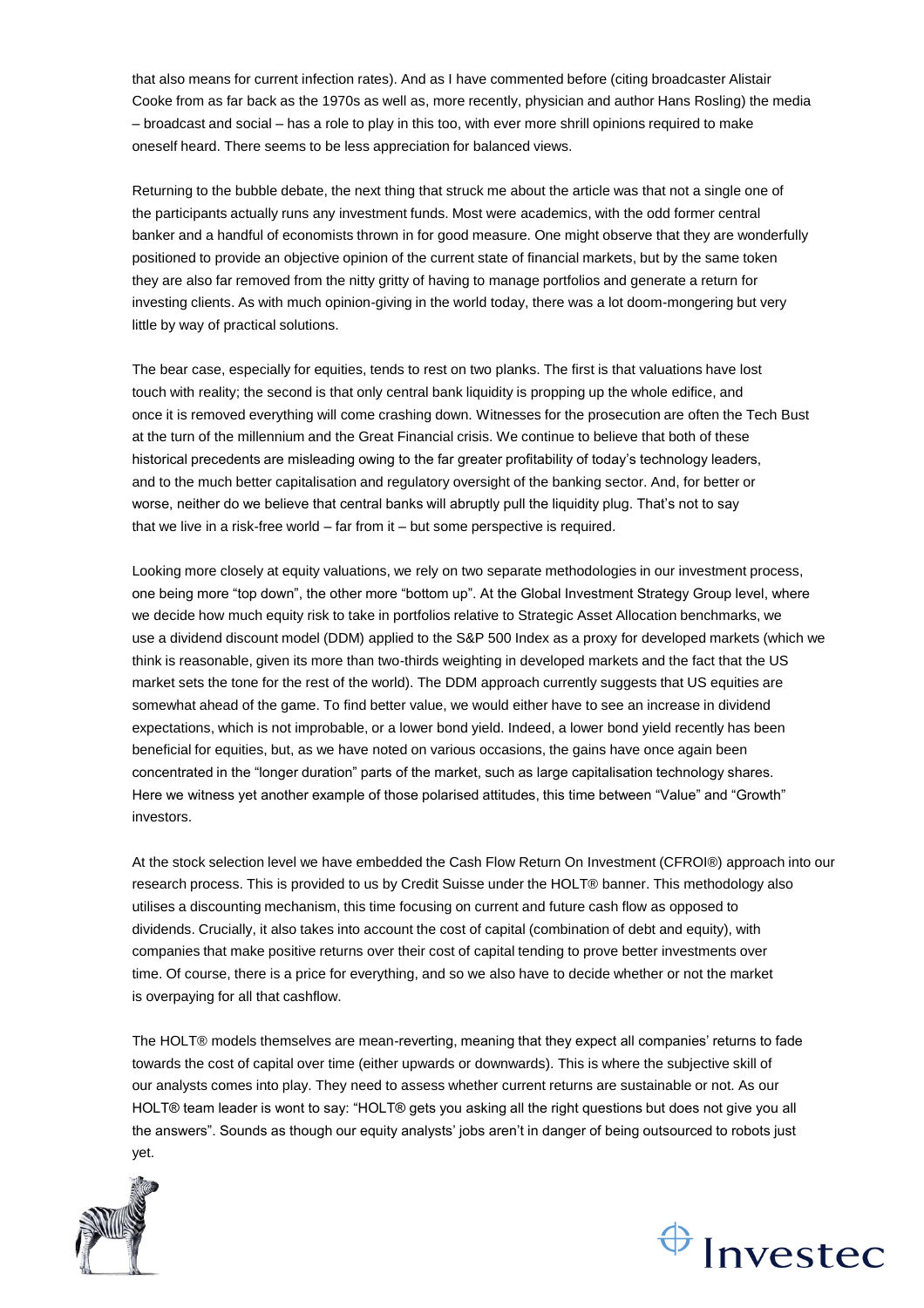It is by using this sort of valuation tool that we have been able to continue holding on to the shares of companies that, when viewed through a simple "twelve month forward price/earnings ratio" lens might have looked overvalued years ago. And yet they have continued to serve us very well by compounding high excess returns over their cost of capital, while also, in many cases, continuing to reinvest their cash returns into new capital assets and also through the profit and loss account. Sustained high returns on a growing base of invested capital hits the sweet spot for investors.

There is little in the current HOLT® valuation framework to suggest that equities are wildly overvalued, which is very important in that it keeps us from succumbing to the siren voices of the bubble-mongers. Of course, things could change, and we are well aware of the risks. The most obvious macro risk is a sharp rise in the cost of capital, and we cannot deny that a reversal of the multi-decade trend of falling bond yields would present a considerable headwind. But we will deal with that as and when it comes. Another risk would be a permanent margin squeeze. This could be the result of higher tax, wage or raw material costs (with no offsetting price rises), or, perhaps in the case of the technology giants, tighter regulation. Again, all things that we will have to factor in as and when they arise.

But one thing is clear to us, and that is that, on a relative basis at least, markets will, in the longer term, continue to reward the companies that innovate and drive their returns higher. One of HOLT's® key observations is that investment in Research and Development is a major factor in generating strong and persistent returns, and that US companies have, on average, been bigger spenders in this area and thus justify their premium valuations.

I am painfully aware that this could easily sound like an echo of the famous last words of economist Irving Fisher, who, in 1929, just weeks before the Wall Street Crash, opined that "stocks have reached what looks like a permanently higher plateau". The rest is history. Suffice to say we make no such grand claims and continue to invest on the evidence we see in front of us.